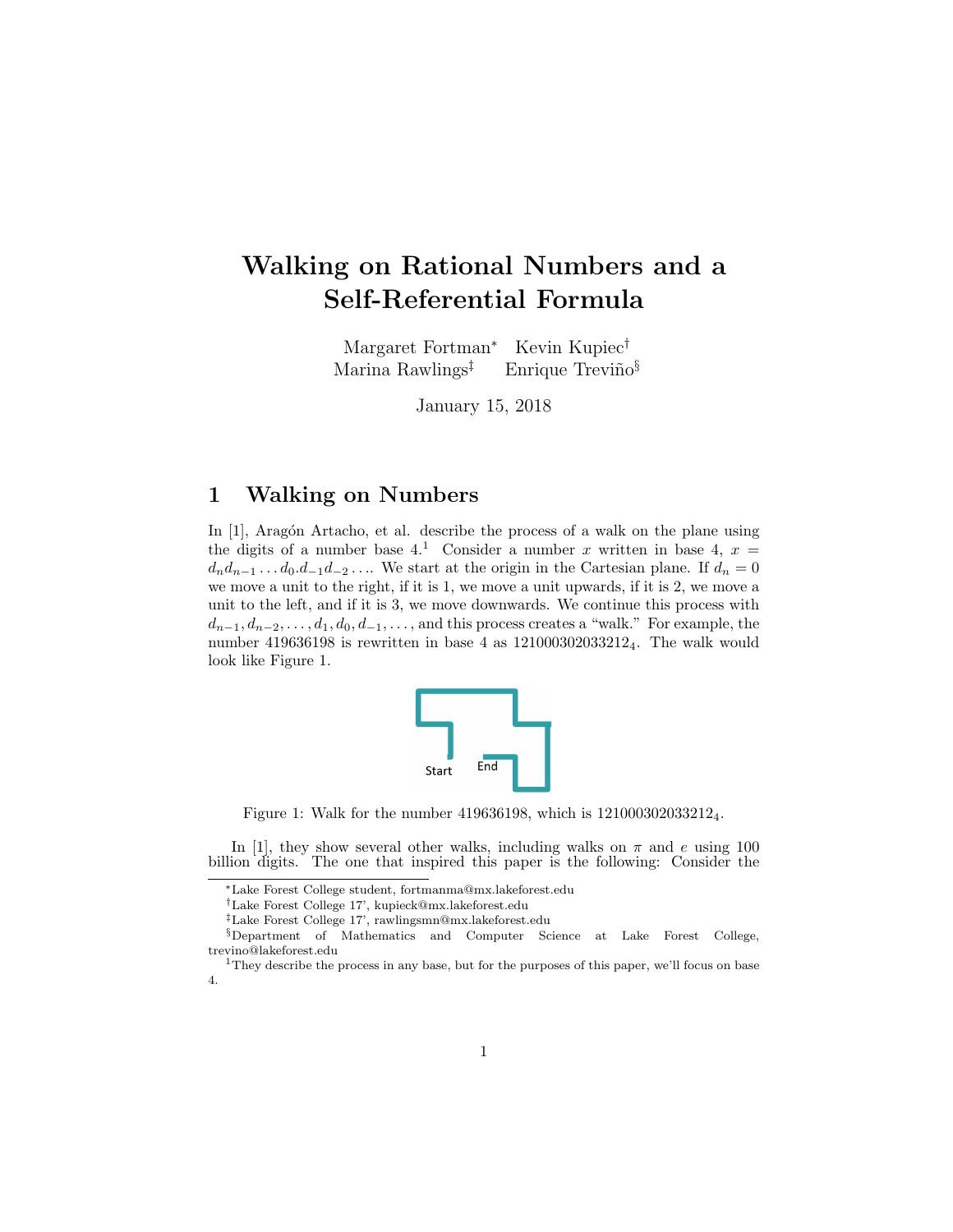rational number

/

Q =10490122716774994374866192805654486016175673584915608761668483808431443 58447252875551629247027759555570453715679313058783247729772021770818187 96590637365767487981422801328592027861019258140957135748704712290267465 1513128059541953997504202061380373822338959713391954

16122269626942909129404900662735492142298807557254685123533957184651913 53017348814314017504539969445479353012064383327267097007933052629203035 09209736004509554561365966493250783914647728401623856513742952945308961 2268152748875615658076162410788075184599421938774835.

The walk on this number is Figure  $2<sup>2</sup>$ .



Figure 2: Walk on Q.

In Section 2 we describe an algorithm that, given any sentence  $\sigma$ , it can find a rational number whose walk creates an image that spells out  $\sigma$ . We do something similar in Section 4, but instead of using walks as our starting point we use Tupper's self-referential formula, which is described in Section 3.

#### 2 Writing using Walks

For each letter of the alphabet  $\alpha$ , we wish to find a rational r whose walk produces an image of  $\alpha$ , Just as the previous rational has produced the Q in Figure 2. How do you find the rational for a particular letter? First, find a string of digits that "spell out" your letter in such a way that you finish where you started. You can do this by hand. For example, for the letter "D", you can draw a stylish  $D$  as in Figure 3, then translate every movement as digits. In this case we obtain 2, 1, 0, 1, 2, 1, 0, 1, 2, 1, 0, 1, 2, 1, 0, 1, 2, 1, 0, 1, 2, 1, 0, 1, 2, 1, 0, 1, 2, 1, 0, 1, 2, 1, 0, 1, 2, 1, 0, 1, 2, 1, 0, 1, 2, 1, 0, 1, 2, 1, 0, 1, 2, 1, 0, 0, 0, 0, 0, 3, 2, 3, 0, 0, 3, 2, 3, 0, 0, 3, 2, 3, 0, 0, 3, 2, 3, 0, 0, 3, 2, 3, 0, 3, 2, 3, 0, 3, 2, 3, 0, 3, 2, 3, 0, 3, 2, 3, 0, 3, 2, 2, 3, 0, 3, 2, 2, 3, 0, 3, 2, 2, 3, 0, 3, 2, 2, 3, 0, 3, 2, 2, 2, 2. Now, grab the first digit and multiply it by  $\frac{1}{4}$ , then add to it the second digit multiplied by  $\frac{1}{4^2}$ ,

<sup>&</sup>lt;sup>2</sup>This figure comes from [1]. As the authors explain, the color in this walk indicates the path followed by the walk. It is shifted up the spectrum (red-orange-yellow-green-cyan-blue-purplered).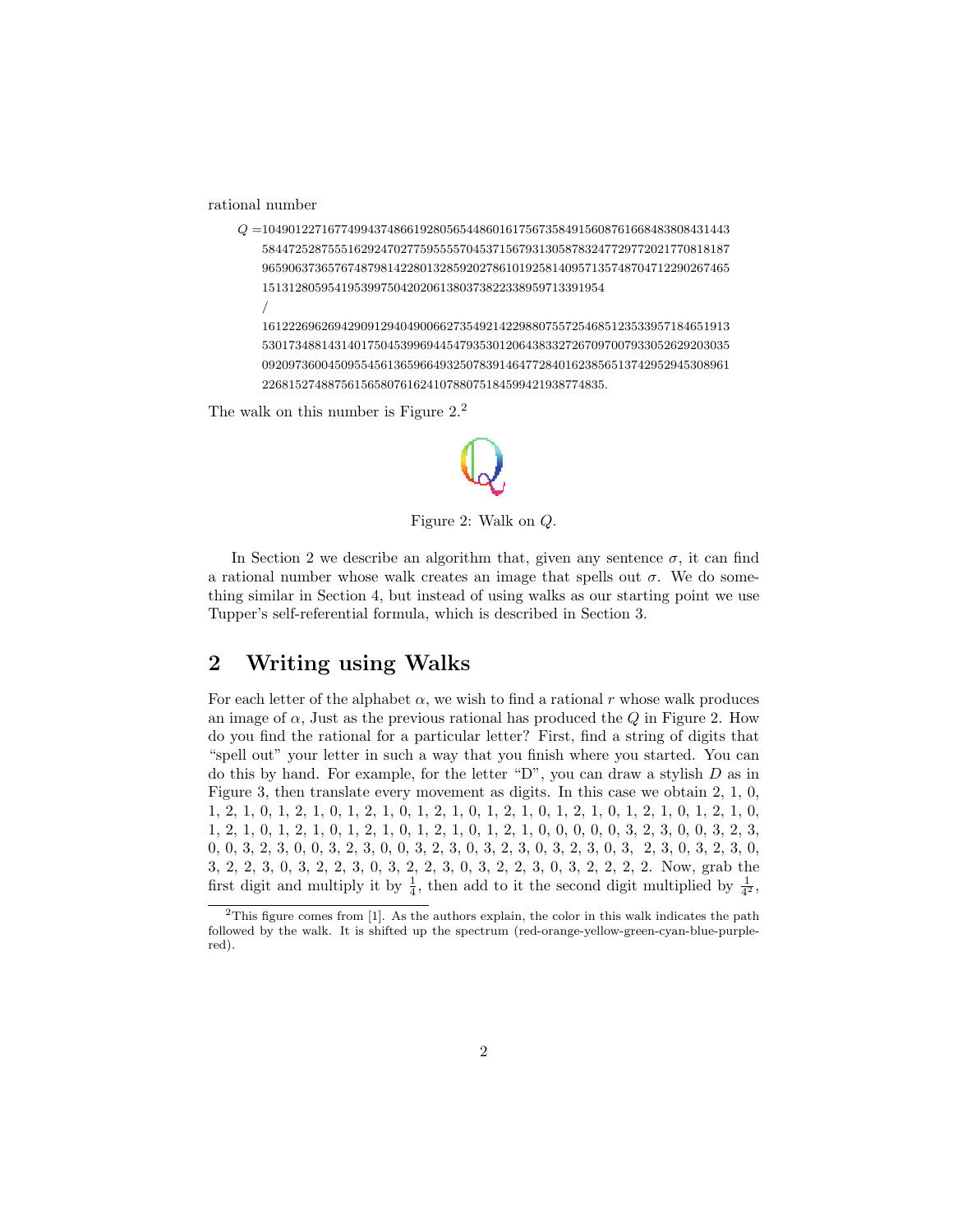and so on. In our example we'd have

$$
\delta = 2\left(\frac{1}{4}\right) + 1\left(\frac{1}{4^2}\right) + 1\left(\frac{1}{4^4}\right) + \dots = \frac{6.38477\ldots \times 10^{74}}{2.32588\ldots \times 10^{74}}^{3} \tag{1}
$$

Figure 3: Walk on the rational  $\delta$  creating the letter "D".

If we do a walk of  $\delta$  with 124 steps, then we'll get Figure 3. However, this rational, has only 124 significant digits base 4, i.e., every digit afterwards is 0. Therefore, if you consider the "infinite walk", then it will not spell "D" anymore, it will start heading eastwards, creating an underlined "D". To fix this, we create copies of the digits that form one loop of "D" and glue them every 124 steps, which is equivalent to multiplying  $\delta$  by powers of  $4^{-124}$  and adding them up. We get the geometric series:

$$
\mathcal{D} = \delta + 4^{-124} \delta + \left( 4^{-124} \right)^2 \delta + \ldots = \frac{1}{1 - 4^{-124}} \delta = \frac{4^{124}}{4^{124} - 1} \delta. \tag{2}
$$

The walk for  $D$  for any number of steps  $\geq 124$  will create Figure 3.

Now, suppose that for every letter  $\alpha$  (a variable representing an uppercase letter from the English alphabet), you find a rational  $r_{\alpha}$  and an integer  $n_{\alpha}$ , such that the walk of  $r_{\alpha}$  with  $n_{\alpha}$  steps spells the letter  $\alpha$  in such a way that the last step ends at the origin. We will also define  $r_{blank} = n_{blank} = 0$ , i.e., representing a blank space. Finally, suppose the base of each letter is at most  $w$ , i.e., the length of a blank space is w.

**Theorem 1.** Suppose we are given a sentence  $\sigma$  which we'll write as  $\sigma = \alpha_1 \alpha_2 \alpha_3 \cdots \alpha_k$ , where  $\alpha_i$  is a letter or a space. Let

$$
n = \sum_{i=1}^{k} n_{\alpha_i} + 2(k-1)w,
$$
\n(3)

and

$$
r = \sum_{i=1}^{k} \frac{r_{\alpha_i}}{4\left(\sum_{j=1}^{i-1} (n_{\alpha_j} + w)\right)} + \frac{2 \cdot 4^w \left(1 - \frac{1}{4^{(k-1)w}}\right)}{3 \cdot 4^{\left(\sum_{j=1}^{k} (n_{\alpha_j} + w)\right)}}.
$$
(4)

Then a walk on r of length n spells out  $\sigma$ . Furthermore, a walk on  $\frac{4^n}{4^n-1}$  $\frac{4^n}{4^n-1}$ r of any length  $m \geq n$  spells out  $\sigma$ .

<sup>3</sup>Because of the lentgh of many numbers in this paper, we will restrict most of them to their first six digits. In the case of fractions we also keep the power of 10 to show how many digits a number has. The complete numbers can be found in the Appendix.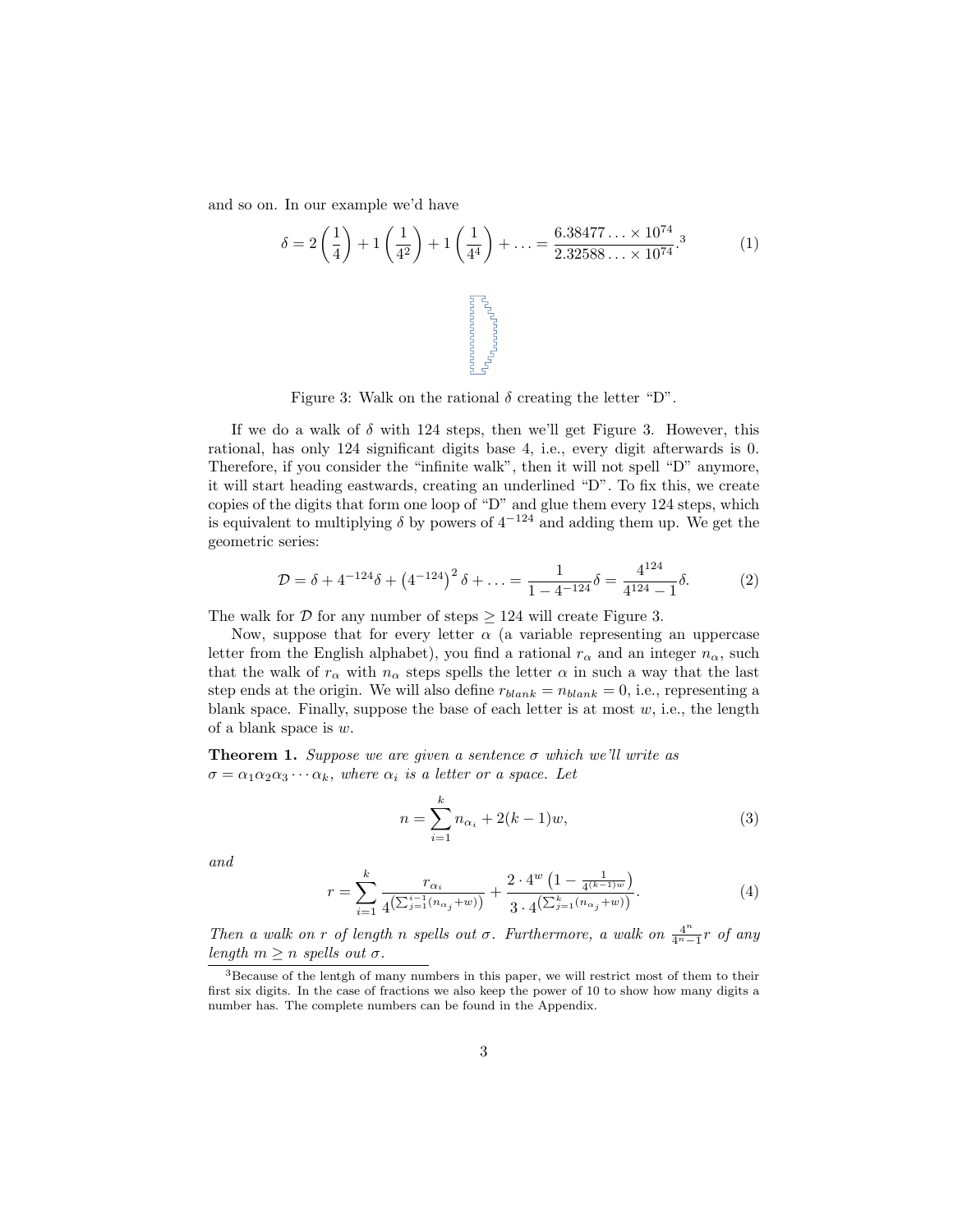*Proof.* The idea is to focus on the digits first. We have  $n_{\alpha_1}$  digits to represent  $\alpha_1$ , then we include w zeroes to give space for the next letter. We follow this with  $n_{\alpha_2}$ digits of the second letter, followed by w zeroes, and so on. When we "write" the last letter, we have used  $n_{\alpha_1} + n_{\alpha_2} + \ldots + n_{\alpha_k} + (k-1)w$  digits. But the walk is  $(k-1)w$  steps to the right. To get back to the origin, we need to take  $(k-1)w$ steps to the left, i.e., we need  $(k-1)w$  2's in the digit expansion. Therefore we've used *n* digits where *n* is the same as in  $(3)$ .

Now we want to find the rational that has this digit expansion. To account for the letter  $\alpha_i$  in the desired position, we need to multiply it by  $4^{-x}$  where x is the number of digits used so far. For  $\alpha_1$ , we've used 0, for  $\alpha_2$  we've used  $n_{\alpha_1}+w$ , for  $\alpha_3$ we've used  $(n_{\alpha_1}+w)+(n_{\alpha_2}+w)$ , and in general for  $\alpha_i$ , we've used  $\sum_{j=1}^{i-1}(n_{\alpha_j}+w)$ . Finally, we have to take into account the final  $(k-1)w$  2's. To do this, we can think of  $r_{\alpha_{k+1}} = 0.22 \cdots 2_4$  and place it after all the digits so far, which have been  $\sum_{i=1}^{k-1} (n_{\alpha_i} + w) + n_{\alpha_k}$ . Therefore

$$
r = \sum_{i=1}^{k} \frac{r_{\alpha_i}}{4(\sum_{j=1}^{i-1} (n_{\alpha_i} + w))} + \frac{r_{\alpha_{k+1}}}{4(\sum_{i=1}^{k} (n_{\alpha_i} + w) - w)}
$$
  
= 
$$
\sum_{i=1}^{k} \frac{r_{\alpha_i}}{4(\sum_{j=1}^{i-1} (n_{\alpha_i} + w))} + \frac{4^w}{4(\sum_{i=1}^{k} (n_{\alpha_i} + w))} \left(\frac{2}{4} + \frac{2}{4^2} + \frac{2}{4^3} + \dots + \frac{2}{4^{(k-1)w}}\right).
$$

By completing the geometric series we can verify this matches (4). By construction, the walk for r with n steps spells out  $\sigma$ . Furthermore, by the same process as that in (2), we find the rational whose infinite walk spells out  $\sigma$ .  $\Box$ 

Theorem 1 suggests how to build a program to find a rational number for any sentence. As an example, a certain rational

$$
r_{\sigma} = \frac{3.47783\ldots \times 10^{3195}}{5.42542\ldots \times 10^{3195}},\tag{5}
$$

creates Figure 4.

#### **FORCE** HE UITH. ĥ. BE YOU

Figure 4: The walk for  $r_{\sigma}$  as in (5) after 10000 steps.

#### 3 Tupper's self-referential formula

In [4], Tupper introduced the formula<sup>4</sup>

$$
\frac{1}{2} < \left\lfloor \mod \left( \left\lfloor \frac{y}{17} \right\rfloor 2^{-17\lfloor x \rfloor - \mod(\lfloor y \rfloor, 17)}, 2 \right) \right\rfloor. \tag{6}
$$

<sup>4</sup>The formula was given as an example of a formula that graphing software had difficulties with, but Tupper's graphing software can handle.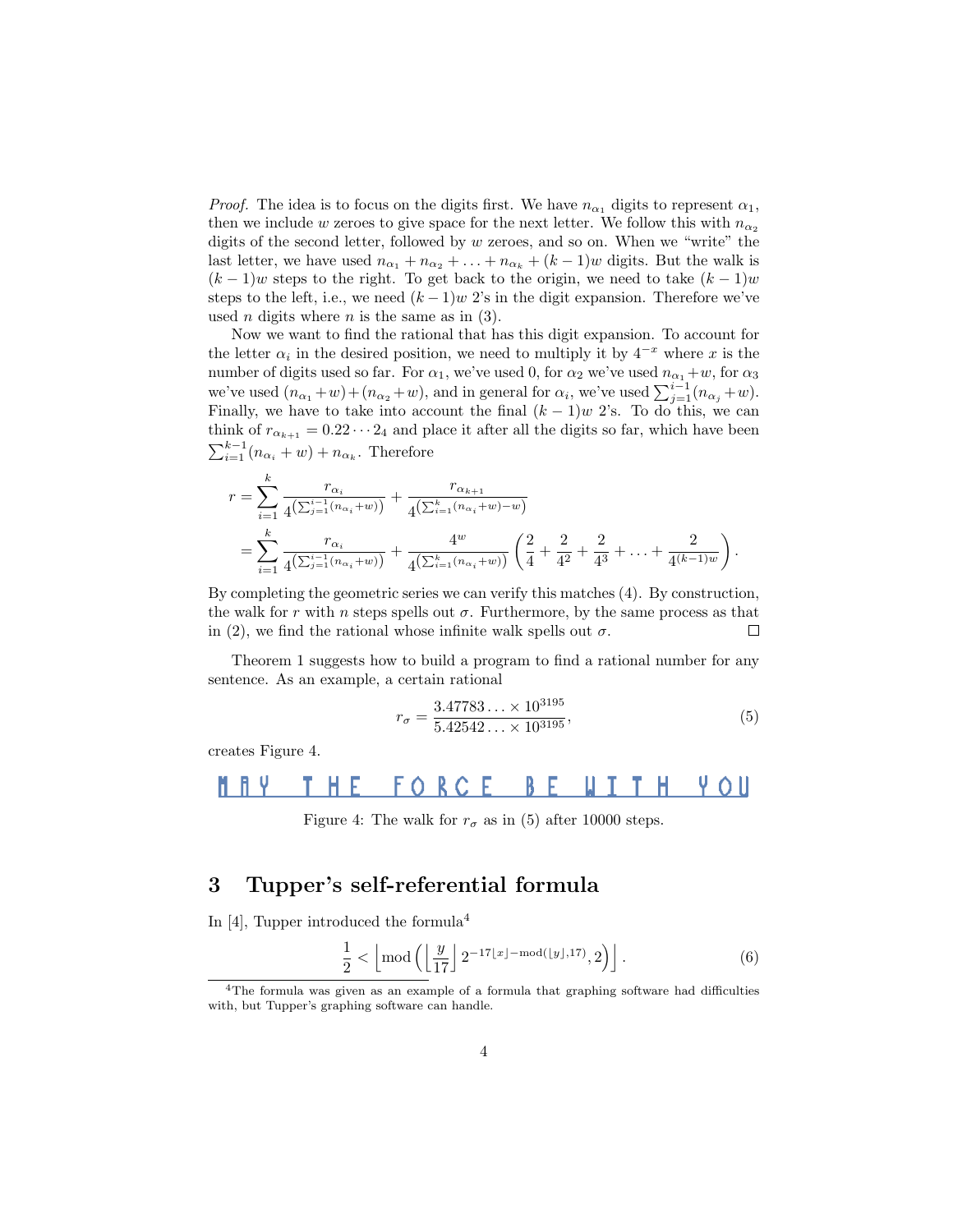This formula has the amazing property that if you graph the equation<sup>5</sup> for  $0 \leq$  $x < 106$  and  $k \leq y < k + 17$  for k as in (7)<sup>6</sup> you get Figure 5.

$$
\tfrac{1}{2}\langle \bmod \Big(\Big[\begin{matrix} x\\ 0\end{matrix}\Big]2^{\lfloor 2\lfloor x\rfloor - \bmod \Big(\big[\begin{matrix} x\\ 1\end{matrix}\big], \big)}\Big)\Big)
$$

Figure 5: Graph of (6) in the range  $0 \le x < 106$  and  $k \le y < k + 17$ .

 $k = 4858450636189713423582095962494202044581400587983244549483093085061934704708809$ 9284506447698655243648499972470249151191104116057391774078569197543265718554420 5721044573588368182982375413963433822519945219165128434833290513119319995350241 3758765239264874613394906870130562295813219481113685339535565290850023875092856 8926945559742815463865107300491067230589335860525440966643512653493636439571255 6569593681518433485760526694016125126695142155053955451915378545752575659074054 0157929001765967965480064427829131488548259914721248506352686630476300. (7)

It turns out that the formula doesn't only graph itself, by considering different values of k, we can graph anything that can be represented by pixels in a  $106 \times 17$ table. For example, a certain value

$$
k_0 = 1.4452... \times 10^{536}
$$
 (8)

gives the interval in which the graph looks like Figure 6.



Figure 6: Graph of (6) in the range  $0 \le x < 106$  and  $k_0 \le y < k_0 + 17$ .

The main reason why we can build anything in a  $106 \times 17$  grid is the following lemma:

**Lemma 1.** Let  $k = 17k'$  for a nonnegative integer  $k' < 2^{106 \times 17}$ . Suppose we write  $k'$  in binary as follows:

$$
k' = \sum_{m=0}^{105} \sum_{n=0}^{16} a_{17m+n} 2^{17m+n}.
$$
 (9)

Then

$$
\left\lfloor \bmod \left( \left\lfloor \frac{y}{17} \right\rfloor 2^{-17\lfloor x \rfloor - \bmod(\lfloor y \rfloor, 17)}, 2 \right) \right\rfloor = a_b,
$$
\n(10)

for  $b = 17|x| + \text{mod}(|y|, 17)$ .

Therefore, the point  $(x, y)$  is painted whenever  $a_b = 1$  and not painted when  $a_b = 0$ , *i.e.*, *it depends only on the binary expansion of*  $k'$ .

 ${}^{5}$ By this we mean that the point  $(x, y)$  is painted black if it satisfies the inequality and not painted if it doesn't.

 ${}^{6}$ In [2] and many other places, the value of k is given differently because of the convention in computer science that positive y go downwards.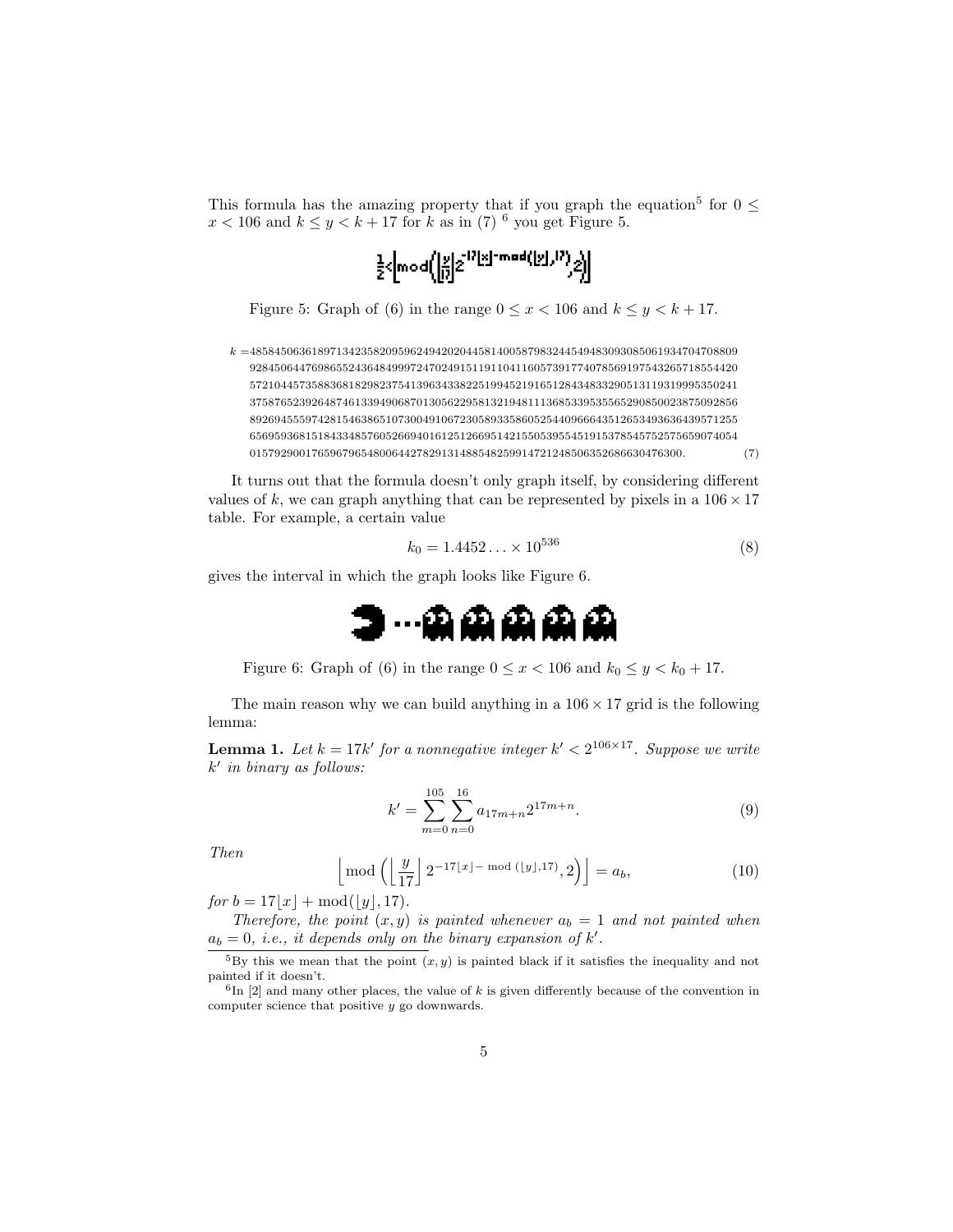*Proof.* Let  $\lfloor x \rfloor = i$  and  $\lfloor y \rfloor = j = 17k' + j'$  for some  $0 \le j' \le 16$ . Then  $\lfloor \frac{y}{17} \rfloor = k'$ ,  $j' = \text{mod}(\lfloor y \rfloor, 17)$ , and  $b = 17i + j'$ . Now

$$
\left\lfloor \frac{y}{17} \right\rfloor 2^{-17\lfloor x \rfloor - \bmod(\lfloor y \rfloor, 17)} = k' 2^{-17i - j'} = \sum_{m=0}^{105} \sum_{j=0}^{16} a_{17m+n} 2^{17m+n-17i - j'}.
$$

When we consider mod 2, we can eliminate any term where the exponent of 2 is at least 1, i.e., we're left with exponents satisfying  $17m + n - 17i - j' \leq 0$ . When we take the floor, we exclude any of the small exponents because  $1/2 + 1/4 + \ldots$  $1/2^c$  < 1 for any finite c. Therefore the only exponent of 2 we allow is 0. Hence  $17m+n-17i-j'=0$ . This implies  $n \equiv j' \mod 17$ , but both n and j' are between 0 and 16, so  $n = j'$ , and then  $m = i$ , which is what we wanted to prove.  $\Box$ 

#### 4 Writing using Tupper's self-referential formula

From Lemma 1 we can extrapolate an algorithm to find a k to build any picture in a  $106 \times 17$  grid. Indeed, write a 1 on any unit square that is painted black and a 0 otherwise. Now starting at the square with bottom-left corner  $(0, 0)$ , read the digits from bottom to top on each column. This binary number (read from right to left) will be  $k'$  and so  $k = 17k'$ .

**Problem:** For a given sentence, find the integer  $k$  such that the graph of Tupper's formula looks like that sentence for  $0 \le x \le 106$  and  $k \le y \le k + 17$ .

As in the walk example, the key is figuring out how to do a letter first. Let's demonstrate how to do the letter a. Consider Figure 7. We read the number as 11101 10101 11111. To transform it into a number that fits in the  $106 \times 17$  grid, we need to fill in the necessary  $0$ 's, which is equivalent to multiplying numbers in the  $\ell$ -column by  $2^{17(\ell-1)}$ . Therefore, we associate the letter "a" with the number

$$
17\left((1+2+4+16)+(1+4+16)2^{17}+(1+2+4+8+16)2^{34}\right). \tag{11}
$$



Figure 7: Breaking down the letter "a" in binary.

We can now move a letter around the grid by multiplying it by  $2^{17m+n}$  to place it where the bottom-left corner of the letter is  $(m, n)$ . If we create all letters with a height of at most 5 squares and width of at most 5 squares (the letters "m" and "w" need 5 squares, and the rest need 3), we can then fit up to three rows of letters to spell a short sentence. Given a letter  $\alpha$ , let  $f(\alpha)$  be the number we associate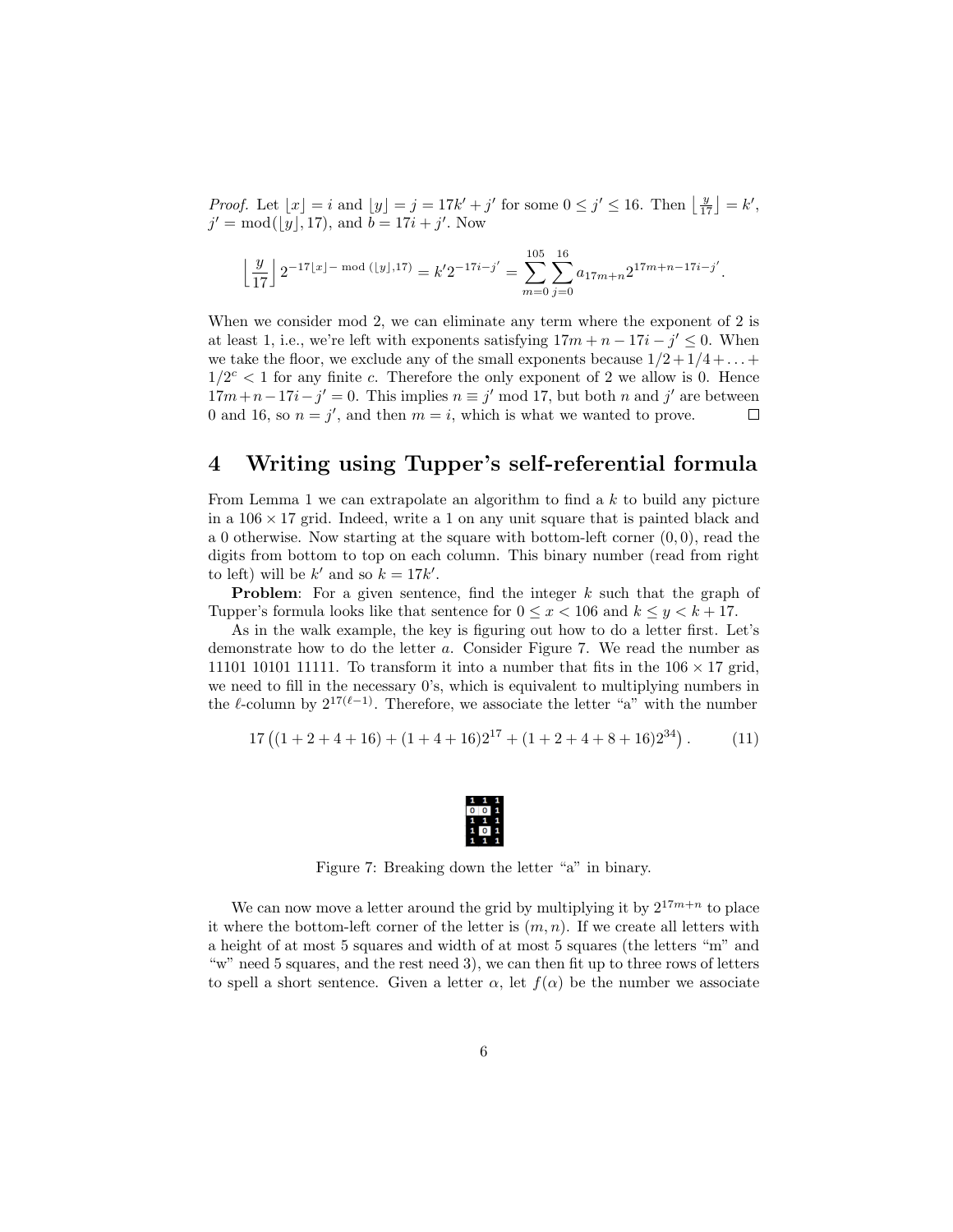with  $\alpha$  with bottom-left corner on  $(0, 0)$ . We'll let  $f_{blank} = 0$  and for letters with width 3, we'll multiply their numbers by  $2^{17}$ ,  $7$  to create a buffer between letters.

**Theorem 2.** Given a sentence  $\sigma = \alpha_1 \alpha_2 \cdots \alpha_k$ , where  $\alpha_i$  represents a single letter or a blank space and  $k \leq 63$ , we use the following formula to figure out the value of k for the range where the plot of Tupper's formula is  $\sigma$ :

$$
\sum_{i=1}^{\min(21,k)} 2^{85(i-1)+12} f(\alpha_i) + \sum_{i=22}^{\min(42,k)} 2^{85(i-22)+6} f(\alpha_i) + \sum_{i=43}^k 2^{85(i-43)} f(\alpha_i). \tag{12}
$$

Proof. Each letter fits in a block of width 5 and height 5. To move from one letter to the next (to the right), we need to multiply by  $2^{17\times5} = 2^{85}$ . This is where the 85's in the exponents come from. The reason we add 12 and 6 (depending on how many letters we have) is because the first row consists of numbers in the top "strip"  $(k + 12 \le y \le y + 17)$ , so we have to multiply by  $2^{12}$  to move upwards. The numbers in the middle strip  $(k+6 \le y \le y+11)$  need a shift of  $2^6$ , and the bottom row needs no translation. The formula follows. □

As an example of finding a  $k$  for a particular phrase, Figure 8 is the plot of Tupper's formula for  $0 \le x < 106$  and  $k_1 \le y < k_1 + 17$  for a certain

$$
k_1 = 6.20234... \times 10^{461}.
$$
 (13)

# I'M SOFFY DAVE I'M<br>affaid I can't do EĥàE

Figure 8: Graph of (6) in the range  $0 \le x < 106$  and  $k_1 \le y < k_1 + 17$ .

#### Acknowledgements

We used Mathematica to create the walks and to plot Tupper's self-referential formula in different ranges. We would like to thank Scott T. Chapman for his suggestions that improved the exposition of this paper, and to Pete Winkler for comments on the paper. We would also like to thank the anonymous referee for their thoughtful comments.

<sup>&</sup>lt;sup>7</sup>The only letters not multiplied by  $2^{17}$  are "m" and "n".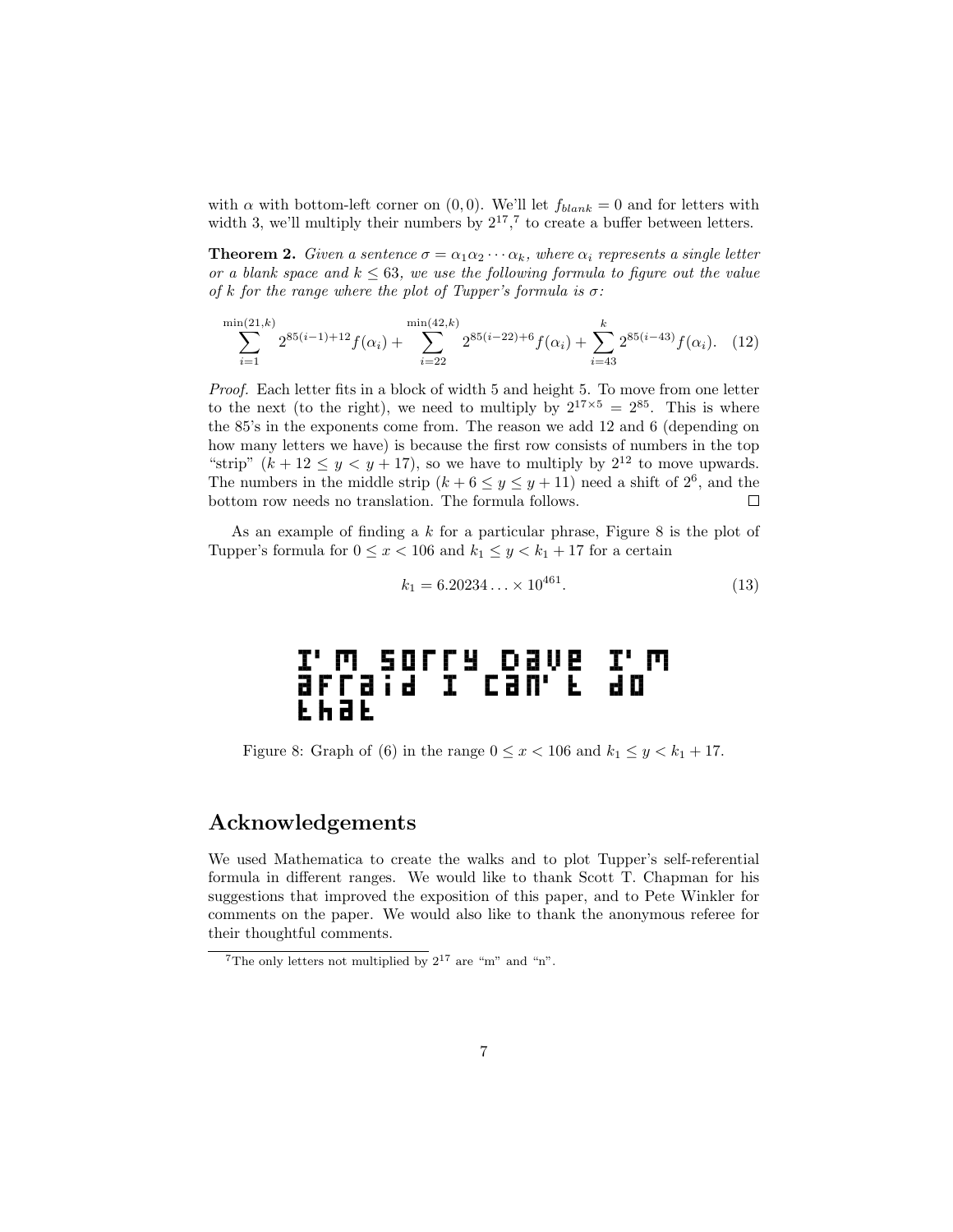#### References

- [1] Francisco J. Aragón Artacho, David H. Bailey, Jonathan M. Borwein, and Peter B. Borwein, Walking on real numbers, Math. Intelligencer 35 (2013), no. 1, 42–60.
- [2] B. Haran and M. Parker, The 'everything' formula numberphile, https:// www.youtube.com/watch?v=\_s5RFgd59ao, Accessed: 2017-05-23.
- [3] Wolfram Research, Inc., Mathematica, Version 10.0, Champaign, IL, 2017.
- [4] Jeff Tupper, Reliable two-dimensional graphing methods for mathematical formulae with two free variables, Proceedings of the 28th Annual Conference on Computer Graphics and Interactive Techniques (New York, NY, USA), SIG-GRAPH '01, ACM, 2001, pp. 77–86.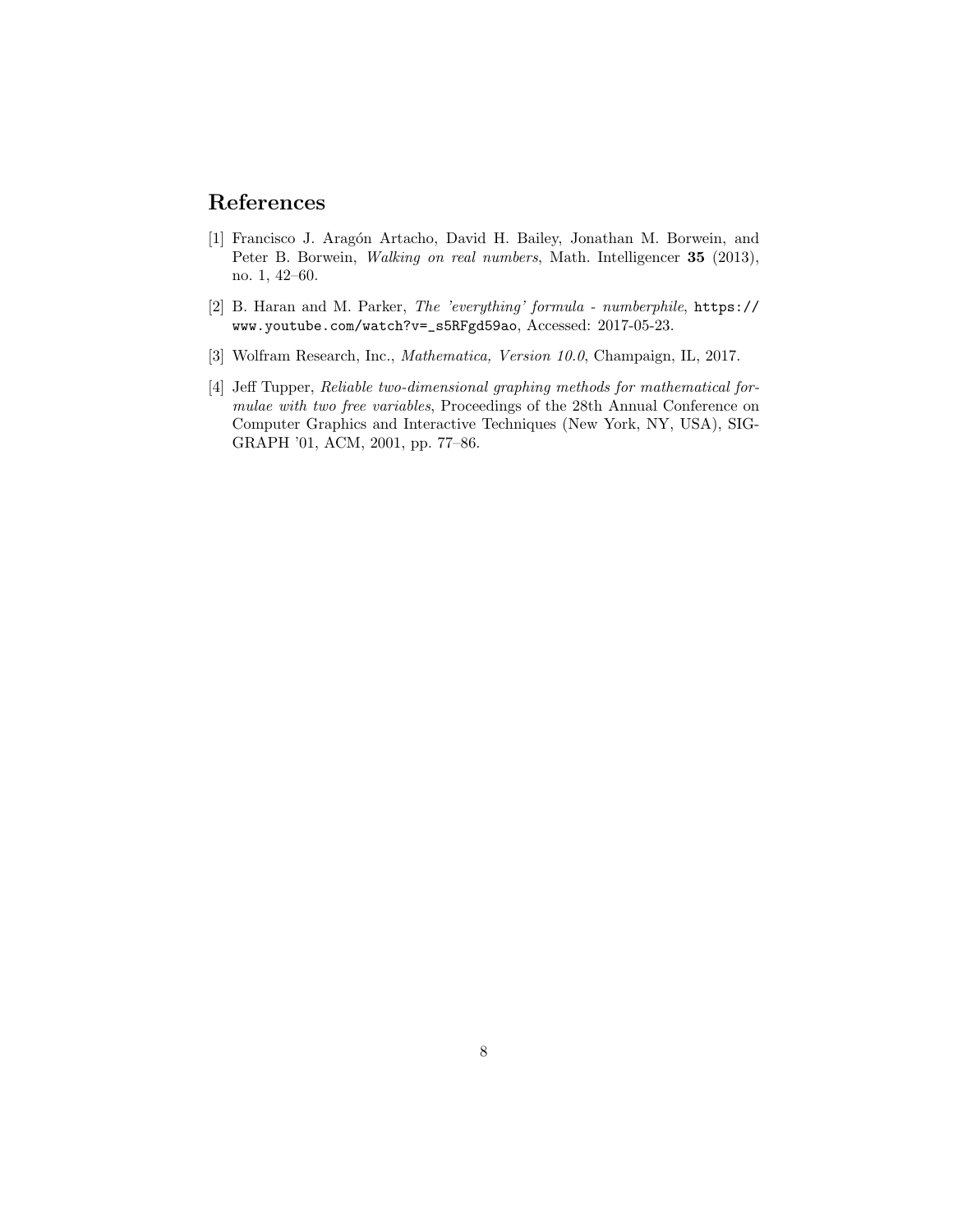### 5 Appendix: Full decimal digit expansion of constants in the paper.

The value of  $\delta$  in (1) is

 $\delta =$ 6384779382043951036217348661253680515005885357484535471589654514956414794662 /

 . (14)

The value of  $k_0$  in (8) is

 $k_0 = 1445202489708975828479425373371945674812777822151507024797188139685490$  , (15)

The value of  $k_1$  in (13) is

 $k_{1} = 6202342045523518696372190728132145377913289497819263812843155643364944$  . (16)

The value of  $r_{\sigma}$  in (5) is